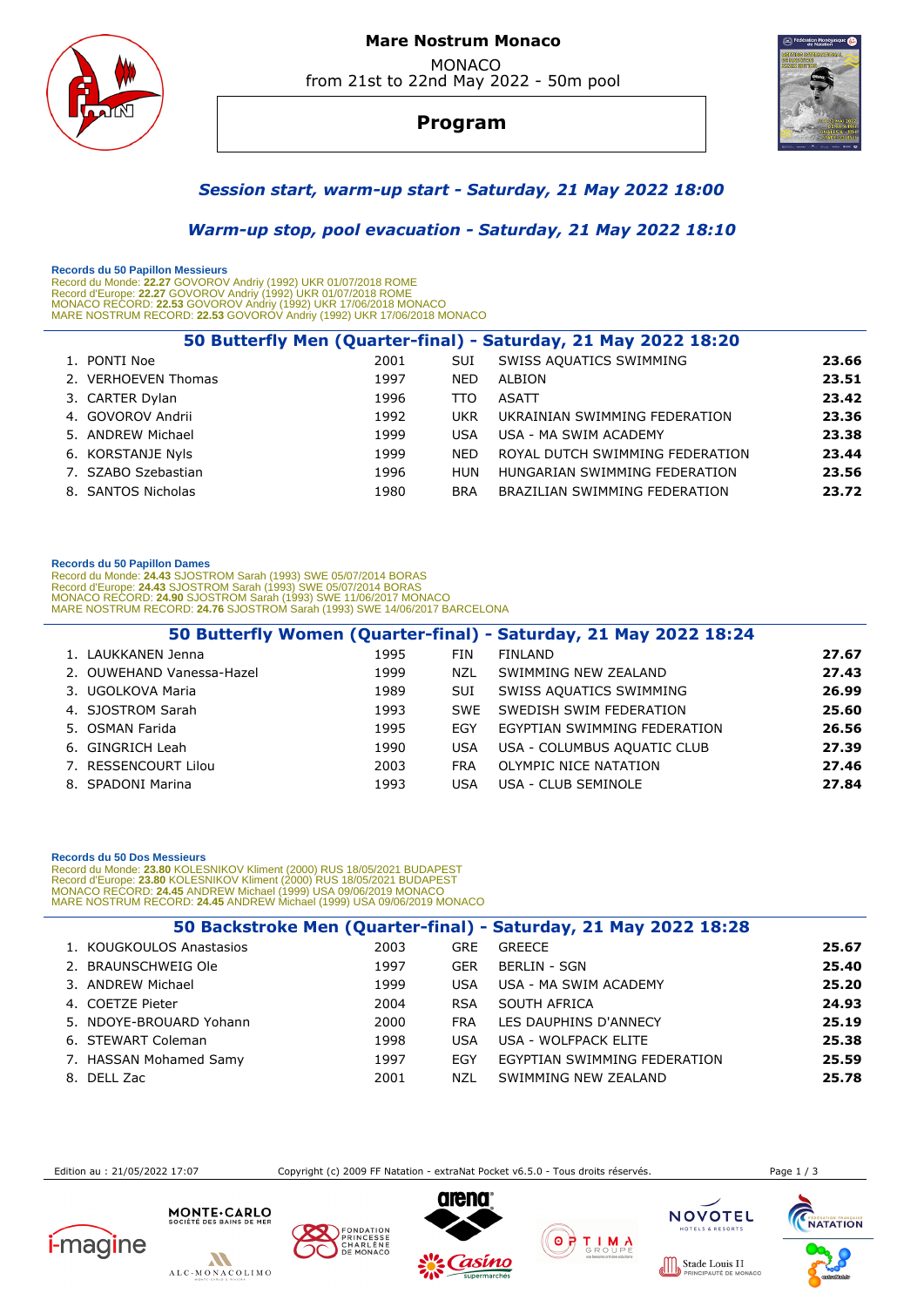

# **Mare Nostrum Monaco**  MONACO

from 21st to 22nd May 2022 - 50m pool

# **Program**

 **Records du 50 Dos Dames** 

Record du Monde: 26.98 LIU Xiang (1996) CHN 21/08/2018 JAKARTA<br>Record d'Europe: 27.19 DAWSON Kathleen (1997) GBR 18/05/2021 BUDAPEST<br>MONACO RECORD: 27.37 FESIKOVA Anastasia (1990) RUS 17/06/2018 MONACO<br>MARE NOSTRUM RECORD:

|                    |      |            | 50 Backstroke Women (Quarter-final) - Saturday, 21 May 2022 18:32 |       |
|--------------------|------|------------|-------------------------------------------------------------------|-------|
| 1. TEREBO Emma     | 1998 | <b>FRA</b> | AMIENS METROPOLE NATATION                                         | 28.86 |
| 2. MAHIEU Pauline  | 1999 | <b>FRA</b> | CANET 66 NATATION                                                 | 28.42 |
| 3. DE WAARD Maaike | 1996 | <b>NED</b> | ROYAL DUTCH SWIMMING FEDERATION                                   | 28.39 |
| 4. GIELE Tessa     | 2002 | <b>NED</b> | ROYAL DUTCH SWIMMING FEDERATION                                   | 28.13 |
| 5. WILM Ingrid     | 1998 | CAN        | CASCADE SWIM CLUB                                                 | 28.29 |
| 6. JALLOW Mimosa   | 1994 | <b>FIN</b> | FINLAND                                                           | 28.39 |
| 7. KUBOVA Simona   | 1991 | <b>CZE</b> | CZECH NATIONAL SWIMMING TEAM                                      | 28.73 |
| 8. GOBET Malika    | 2004 | <b>SUI</b> | <b>GENEVE NATATION 1885</b>                                       | 29.18 |
|                    |      |            |                                                                   |       |

## **Records du 50 Brasse Messieurs**

Record du Monde: **25.95** PEATY Adam (1994) GBR 25/07/2017 BUDAPEST<br>Record d'Europe: **25.95 PEATY Adam (1994) GBR 25/07/2017 BUDAPEST<br>MONACO RECORD: <b>26.33** LIMA Felipe (1985) BRA 09/06/2019 MONACO<br>MARE NOSTRUM RECORD: **26.** 

|                         |      |            | 50 Breaststroke Men (Quarter-final) - Saturday, 21 May 2022 18:37 |       |
|-------------------------|------|------------|-------------------------------------------------------------------|-------|
| 1. MASTROMATTEO Gabe    | 2002 | CAN        | <b>TORONTO</b>                                                    | 28.13 |
| 2. CRAWFORD Brenden     | 1996 | <b>RSA</b> | SOUTH AFRICA                                                      | 27.91 |
| 3. KAMMINGA Arno        | 1995 | <b>NED</b> | ROYAL DUTCH SWIMMING FEDERATION                                   | 27.61 |
| 4. MATZERATH Lucas      | 2000 | <b>GER</b> | <b>SG FRANKFURT</b>                                               | 27.45 |
| 5. GOMES JUNIOR Joao    | 1986 | <b>BRA</b> | BRAZILIAN SWIMMING FEDERATION                                     | 27.57 |
| 6. REITSHAMMER Bernhard | 1994 | <b>AUT</b> | AUSTRIA                                                           | 27.67 |
| 7. MONI Luca            | 2000 | ITA        | ASD NUOTO UISP 2003                                               | 28.10 |
| 8. KOKKO Olli           | 1994 | <b>FIN</b> | FINLAND                                                           | 28.51 |

## **Records du 50 Brasse Dames**

Record du Monde: **29.30** PILATO Benedetta (2005) ITA 22/05/2021 BUDAPEST<br>Record d'Europe: **29.30 PILATO Benedetta (2005) ITA 22/05/2021 BUDAPEST<br>MONACO RECORD: 30.11 MEILUTYTE Ruta (1997) LTU 09/06/2013 MONACO<br>MARE NOSTRUM** 

|                     |      |            | 50 Breaststroke Women (Quarter-final) - Saturday, 21 May 2022 18:41 |       |
|---------------------|------|------------|---------------------------------------------------------------------|-------|
| 1. MAMIE Lisa       | 1998 | SUI        | SWISS AQUATICS SWIMMING                                             | 31.54 |
| 2. ANGIOLINI Lisa   | 1995 | <b>ITA</b> | <b>VIRTUS BUONCONVENTO</b>                                          | 31.28 |
| 3. JACOBY Lydia     | 2004 | <b>USA</b> | USA - SEWARD TSUNAMI SWIM CLUB                                      | 31.23 |
| 4. HANSSON Sophie   | 1998 | <b>SWE</b> | HELSINGBORG SIMSALLSKAP                                             | 30.89 |
| 5. VAN NIEKERK Lara | 2003 | <b>RSA</b> | SOUTH AFRICA                                                        | 30.97 |
| 6. KIVIRINTA Veera  | 1995 | <b>FIN</b> | FINLAND                                                             | 31.24 |
| 7. MCSHARRY Mona    | 2000 | IRL        | UNIVERSITY OF TENNESSEE                                             | 31.44 |
| 8. LAHTINEN Laura   | 2003 | <b>FIN</b> | FINLAND                                                             | 32.20 |

Edition au : 21/05/2022 17:07 Copyright (c) 2009 FF Natation - extraNat Pocket v6.5.0 - Tous droits réservés. Page 2 / 3

UIS II<br>EDE MONACC